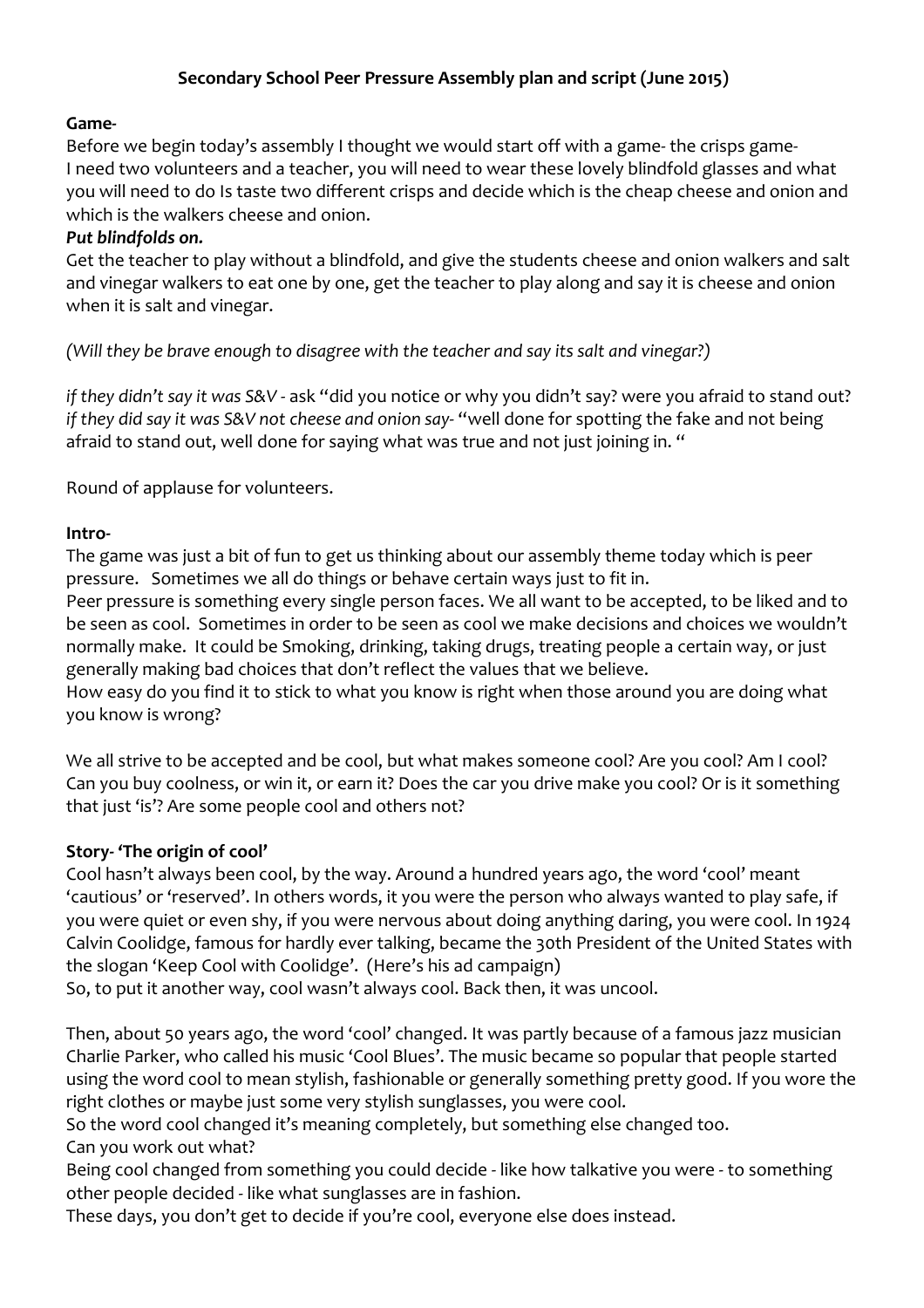## **Talk-**

The TV show Top gear has this wall called the cool wall, you might have seen it. the presenters of the show use it to determine whether a certain make or model of car is cool or not. What would happen if everyone in this school had to be voted into one of the Cool Wall categories: Seriously Un Cool, Un Cool, Cool or Sub Zero? Not cars this time, but all of you as students. Which category would you get put in? How would people decide who was in each category? Would it be about what clothes you wear, or what music you listen to, if you had swag or not, what people you hang out with? if you do what everyone else is doing? How you behave? How you treat other people?

How would feel If you were voted 'Sub Zero', would you want to spend break hanging out with someone who'd been voted 'Seriously Un Cool'? And if you were the person who was 'Un Cool', how would that make you feel inside?

We may not use the 'Top Gear' categories, but we judge others all the time, deciding if they're cool or not and we are wary ourselves of what behaviours are considered cool and what are not. Sometimes we'd rather go along with the crowd because we don't want to be seen as uncool.

A survey a few years ago for Radio 1 found that the thing we want most as teenagers is to be popular with other people. To be thought of as cool. And the reason most teenagers give for being depressed is that they're not popular. Being cool matters to a lot of us.

I'm a Christian and there is this saying in the Bible that says- "Bad company ruins good morals." 1 Cor 15:33. It's true if we hang out with people who always make bad choices then we will find it hard to make good ones. Do we need to choose our friends more wisely so that we don't compromise our values and what we believe is right.

Yolo is another one of those phrases that some people use as an excuse to make bad choices and do what they like. Its true we will only live once but use it as a reason to make good choices, to not compromise on who you are and to not waste time trying to be someone else.

There is a lot of value to be gained if we judged other people less and accepted people for who they are.

# **Challenge-**

So here's my final question, if you had a choice, which would you rather be? Someone seen as cool because they do what other people want them to, or someone who doesn't care about being cool at all but who would rather stick to their own values? Which kind of person would you admire more, someone who treated other people badly because they thought themselves more important or someone who put others first, treating others with kindness and respect? Which ones are the coolest?

slide- "Being cool is being your own self, not doing something somebody is telling you to do."

I hope you are brave enough to make the right choices and to stand out from the crowd, be the person who doesn't cave in to peer pressure. Don't change who you are to fit in with the crowd.